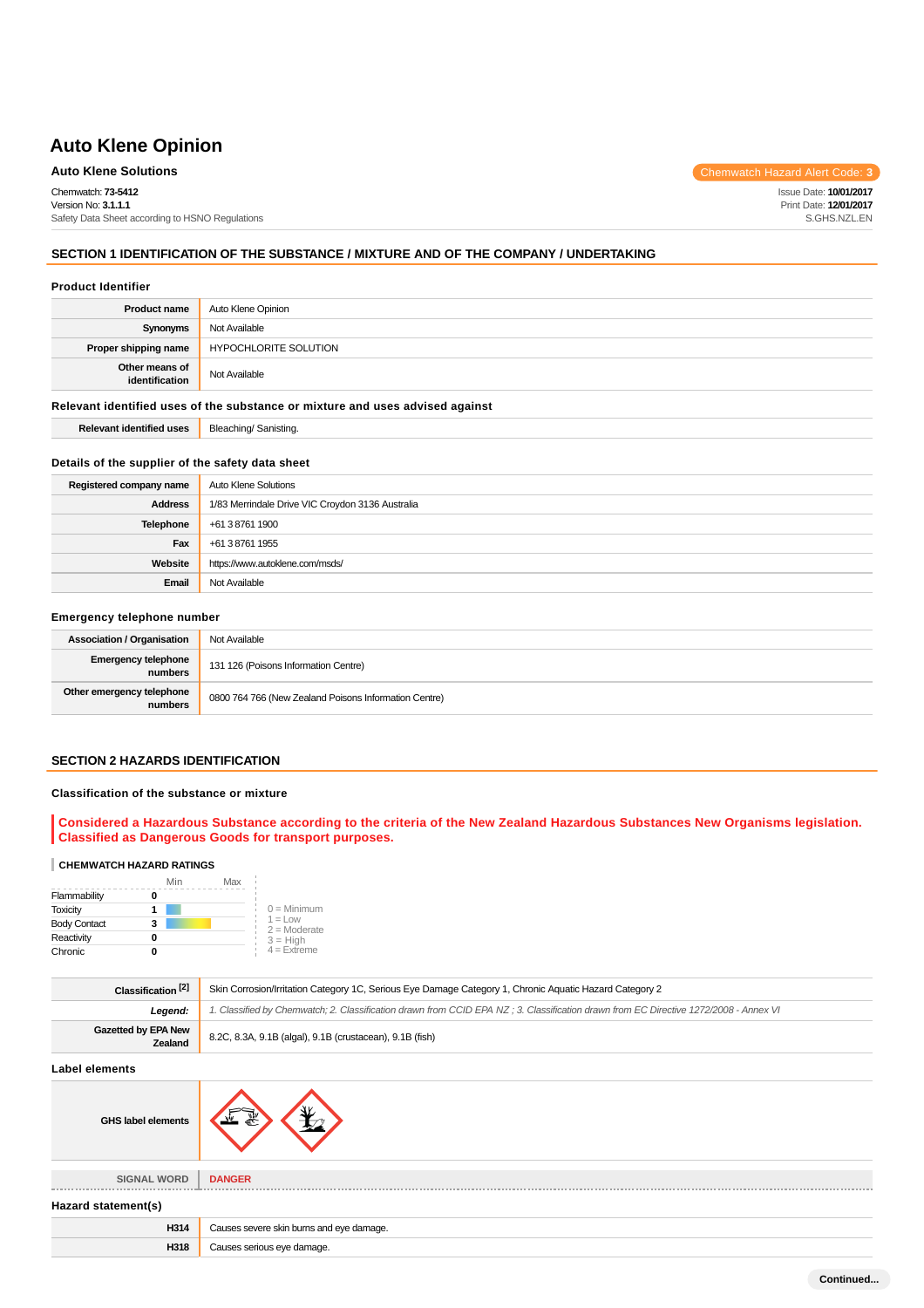**H411** Toxic to aquatic life with long lasting effects.

| <b>Precautionary statement(s) Prevention</b> |                                                                            |  |
|----------------------------------------------|----------------------------------------------------------------------------|--|
| P260                                         | Do not breathe dust/fume/gas/mist/vapours/spray.                           |  |
| P280                                         | Wear protective gloves/protective clothing/eye protection/face protection. |  |
| P273                                         | Avoid release to the environment.                                          |  |

## **Precautionary statement(s) Response**

| P301+P330+P331 | IF SWALLOWED: Rinse mouth. Do NOT induce vomiting.                                                                               |  |
|----------------|----------------------------------------------------------------------------------------------------------------------------------|--|
| P303+P361+P353 | IF ON SKIN (or hair): Remove/Take off immediately all contaminated clothing. Rinse skin with water/shower.                       |  |
| P305+P351+P338 | IF IN EYES: Rinse cautiously with water for several minutes. Remove contact lenses, if present and easy to do. Continue rinsing. |  |
| P310           | Immediately call a POISON CENTER or doctor/physician.                                                                            |  |
| P363           | Wash contaminated clothing before reuse.                                                                                         |  |
| P391           | Collect spillage.                                                                                                                |  |
| P304+P340      | IF INHALED: Remove victim to fresh air and keep at rest in a position comfortable for breathing.                                 |  |

### **Precautionary statement(s) Storage**

**P405** Store locked up.

#### **Precautionary statement(s) Disposal**

**P501** Dispose of contents/container in accordance with local regulations.

### **SECTION 3 COMPOSITION / INFORMATION ON INGREDIENTS**

#### **Substances**

See section below for composition of Mixtures

#### **Mixtures**

| <b>CAS No</b> | %[weight] | Name                                       |
|---------------|-----------|--------------------------------------------|
| 7681-52-9     | 10-13.6   | sodium hypochlorite                        |
|               | balance   | Ingredients determined not to be hazardous |

## **SECTION 4 FIRST AID MEASURES**

NZ Poisons Centre 0800 POISON (0800 764 766) | NZ Emergency Services: 111

### **Description of first aid measures**

| <b>Eye Contact</b>  | If this product comes in contact with the eyes:<br>In Immediately hold eyelids apart and flush the eye continuously with running water.<br>Ensure complete irrigation of the eye by keeping eyelids apart and away from eye and moving the eyelids by occasionally lifting the upper and lower lids.<br>► Continue flushing until advised to stop by the Poisons Information Centre or a doctor, or for at least 15 minutes.<br>F Transport to hospital or doctor without delay.<br>► Removal of contact lenses after an eye injury should only be undertaken by skilled personnel.                                                                                                                                                                                                                                                                                                                                                                                                                                                                                                                                                                |
|---------------------|----------------------------------------------------------------------------------------------------------------------------------------------------------------------------------------------------------------------------------------------------------------------------------------------------------------------------------------------------------------------------------------------------------------------------------------------------------------------------------------------------------------------------------------------------------------------------------------------------------------------------------------------------------------------------------------------------------------------------------------------------------------------------------------------------------------------------------------------------------------------------------------------------------------------------------------------------------------------------------------------------------------------------------------------------------------------------------------------------------------------------------------------------|
| <b>Skin Contact</b> | If skin or hair contact occurs:<br>Immediately flush body and clothes with large amounts of water, using safety shower if available.<br>• Quickly remove all contaminated clothing, including footwear.<br>► Wash skin and hair with running water. Continue flushing with water until advised to stop by the Poisons Information Centre.<br>Transport to hospital, or doctor.                                                                                                                                                                                                                                                                                                                                                                                                                                                                                                                                                                                                                                                                                                                                                                     |
| Inhalation          | If fumes or combustion products are inhaled remove from contaminated area.<br>Lay patient down. Keep warm and rested.<br>► Prostheses such as false teeth, which may block airway, should be removed, where possible, prior to initiating first aid procedures.<br>Apply artificial respiration if not breathing, preferably with a demand valve resuscitator, bag-valve mask device, or pocket mask as trained. Perform CPR if<br>necessary.<br>Transport to hospital, or doctor.<br>Inhalation of vapours or aerosols (mists, fumes) may cause lung oedema.<br>• Corrosive substances may cause lung damage (e.g. lung oedema, fluid in the lungs).<br>As this reaction may be delayed up to 24 hours after exposure, affected individuals need complete rest (preferably in semi-recumbent posture) and must be<br>kept under medical observation even if no symptoms are (yet) manifested.<br>E Before any such manifestation, the administration of a spray containing a dexamethasone derivative or beclomethasone derivative may be considered.<br>This must definitely be left to a doctor or person authorised by him/her.<br>(ICSC13719) |
| Ingestion           | For advice, contact a Poisons Information Centre or a doctor at once.<br>Urgent hospital treatment is likely to be needed.<br>If swallowed do <b>NOT</b> induce vomiting.<br>If vomiting occurs, lean patient forward or place on left side (head-down position, if possible) to maintain open airway and prevent aspiration.<br>• Observe the patient carefully.<br>▶ Never give liquid to a person showing signs of being sleepy or with reduced awareness; i.e. becoming unconscious.<br>Give water to rinse out mouth, then provide liquid slowly and as much as casualty can comfortably drink.<br>Transport to hospital or doctor without delay.                                                                                                                                                                                                                                                                                                                                                                                                                                                                                             |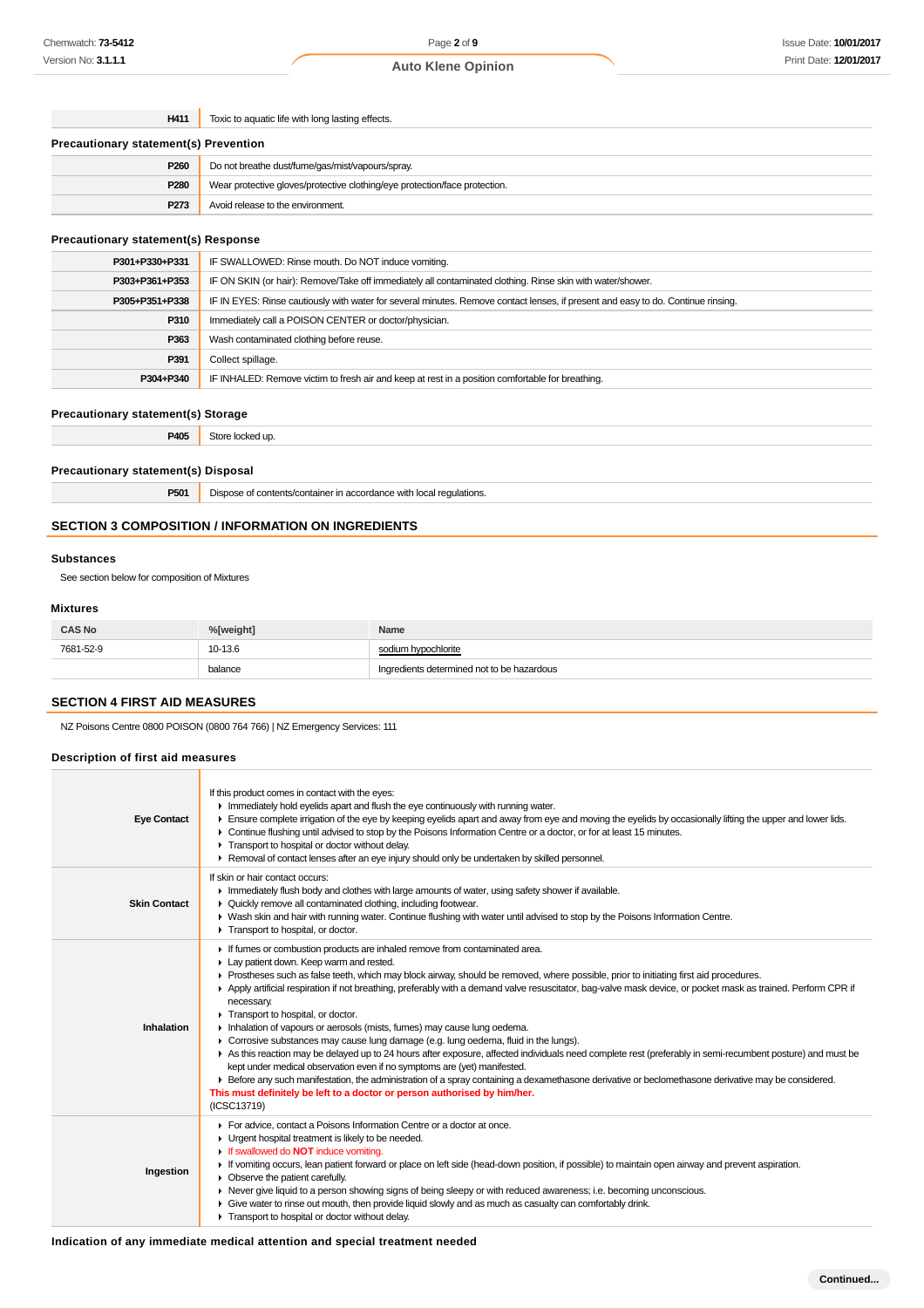#### For acute or repeated exposures to hypochlorite solutions:

▶ Release of small amounts of hypochlorous acid and acid gases from the stomach following ingestion, is usually too low to cause damage but may be irritating to mucous membranes. Buffering with antacid may be helpful if discomfort is evident.

- Evaluate as potential caustic exposure.
- Decontaminate skin and eyes with copious saline irrigation. Check exposed eyes for corneal abrasions with fluorescein staining.
- Emesis or lavage and catharsis may be indicated for mild caustic exposure.
- Chlorine exposures require evaluation of acid/base and respiratory status.

**Inhalation of vapours or mists may result in pulmonary oedema.** 

ELLENHORN and BARCELOUX: Medical Toxicology.

Treat symptomatically.

Excellent warning properties force rapid escape of personnel from chlorine vapour thus most inhalations are mild to moderate. If escape is not possible, exposure to high concentrations for a very short time can result in dyspnea, haemophysis and cyanosis with later complications being tracheobroncho-pneumonitis and pulmonary oedema. Oxygen, intermittent positive pressure breathing apparatus and aerosolysed bronchodilators are of therapeutic value where chlorine inhalation has been light to moderate. Severe inhalation should result in hospitalisation and treatment for a respiratory emergency.

Any chlorine inhalation in an individual with compromised pulmonary function (COPD) should be regarded as a severe inhalation and a respiratory emergency. [CCINFO, Dow 1988] Effects from exposure to chlorine gas include pulmonary oedema which may be delayed. Observation in hospital for 48 hours is recommended

Diagnosed asthmatics and those people suffering from certain types of chronic bronchitis should receive medical approval before being employed in occupations involving chlorine exposure. If burn is present, treat as any thermal burn, after decontamination.

## **SECTION 5 FIREFIGHTING MEASURES**

#### **Extinguishing media**

- Water spray or fog.
- Foam.
- Dry chemical powder.
- ▶ BCF (where regulations permit).
- Carbon dioxide.

#### **Special hazards arising from the substrate or mixture**

| <b>Fire Incompatibility</b>    | None known.                                                                                                                                                                                                                                                                                                                                                                                                                                                                        |  |  |
|--------------------------------|------------------------------------------------------------------------------------------------------------------------------------------------------------------------------------------------------------------------------------------------------------------------------------------------------------------------------------------------------------------------------------------------------------------------------------------------------------------------------------|--|--|
| <b>Advice for firefighters</b> |                                                                                                                                                                                                                                                                                                                                                                                                                                                                                    |  |  |
| <b>Fire Fighting</b>           | Alert Fire Brigade and tell them location and nature of hazard.<br>• Wear full body protective clothing with breathing apparatus.<br>• Prevent, by any means available, spillage from entering drains or water course.<br>• Use fire fighting procedures suitable for surrounding area.<br>Do not approach containers suspected to be hot.<br>• Cool fire exposed containers with water spray from a protected location.<br>If safe to do so, remove containers from path of fire. |  |  |
| <b>Fire/Explosion Hazard</b>   | $\triangleright$ Non combustible.<br>• Not considered a significant fire risk, however containers may burn.<br>Decomposition may produce toxic fumes of:<br>hydrogen chloride<br>May emit corrosive fumes.                                                                                                                                                                                                                                                                         |  |  |

## **SECTION 6 ACCIDENTAL RELEASE MEASURES**

#### **Personal precautions, protective equipment and emergency procedures**

See section 8

### **Environmental precautions**

See section 12

#### **Methods and material for containment and cleaning up**

| <b>Minor Spills</b> | Drains for storage or use areas should have retention basins for pH adjustments and dilution of spills before discharge or disposal of material.<br>Check regularly for spills and leaks.<br>$\triangleright$ Clean up all spills immediately.<br>Avoid breathing vapours and contact with skin and eyes.<br>• Control personal contact with the substance, by using protective equipment.<br>• Contain and absorb spill with sand, earth, inert material or vermiculite.<br>$\triangleright$ Wipe up.<br>• Place in a suitable, labelled container for waste disposal. |
|---------------------|-------------------------------------------------------------------------------------------------------------------------------------------------------------------------------------------------------------------------------------------------------------------------------------------------------------------------------------------------------------------------------------------------------------------------------------------------------------------------------------------------------------------------------------------------------------------------|
| <b>Major Spills</b> | • Clear area of personnel and move upwind.<br>Alert Fire Brigade and tell them location and nature of hazard.<br>• Wear full body protective clothing with breathing apparatus.<br>• Prevent, by any means available, spillage from entering drains or water course.<br>• Consider evacuation (or protect in place).<br>Stop leak if safe to do so.<br>• Contain spill with sand, earth or vermiculite.                                                                                                                                                                 |

Personal Protective Equipment advice is contained in Section 8 of the SDS.

#### **SECTION 7 HANDLING AND STORAGE**

#### **Precautions for safe handling**

|  | Safe handling |
|--|---------------|
|--|---------------|

**DO NOT** allow clothing wet with material to stay in contact with skin ▶ Avoid all personal contact, including inhalation.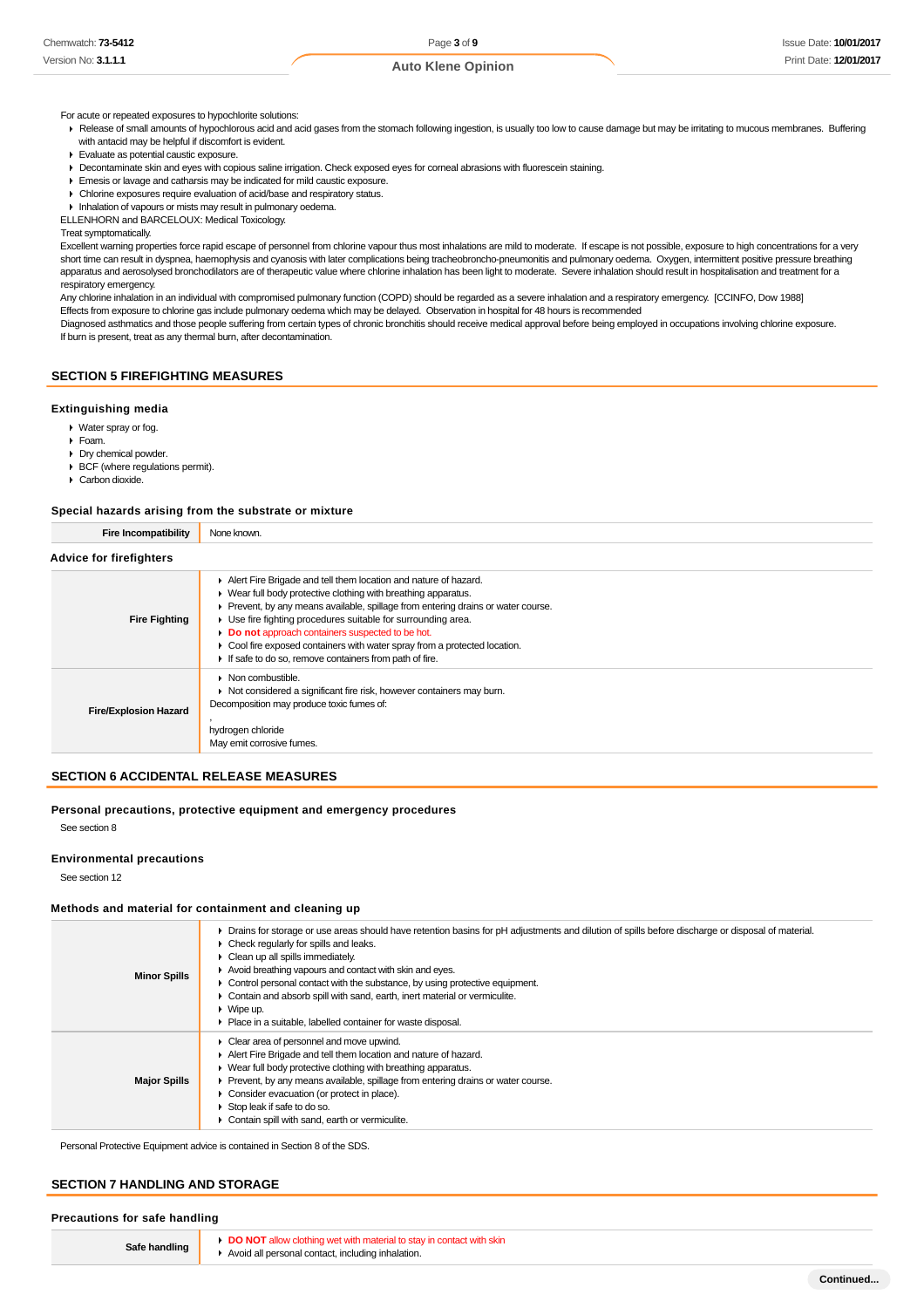#### Wear protective clothing when risk of exposure occurs. Use in a well-ventilated area. ▶ Avoid contact with moisture. ▶ Avoid contact with incompatible materials. When handling, **DO NOT** eat, drink or smoke. ٠  $\triangleright$  Keep containers securely sealed when not in use. ▶ Store in original containers. Keep containers securely sealed. Store in a cool, dry, well-ventilated area. **Other information** Store away from incompatible materials and foodstuff containers. Protect containers against physical damage and check regularly for leaks. Observe manufacturer's storage and handling recommendations contained within this SDS. **Conditions for safe storage, including any incompatibilities** Liquid inorganic hypochlorites shall not to be transported in unlined metal drums. Inner packagings shall be fitted with vented closures and plastics drums and carboys shall have vented closures or be performance tested to a minimum of 250 kPa. All non-vented packagings shall be filled so that the ullage is at least 10% at 21-25 deg.C. Vented packagings may be filled to an ullage not less than 5% at 21-25 deg.C, provided that this ullage does not result in leakage from, nor distortion of, the packaging. **Lined metal can, lined metal pail/ can.** Plastic pail. ▶ Polyliner drum. Packing as recommended by manufacturer. ► Check all containers are clearly labelled and free from leaks. For low viscosity materials **Suitable container** Drums and jerricans must be of the non-removable head type. Where a can is to be used as an inner package, the can must have a screwed enclosure. For materials with a viscosity of at least 2680 cSt. (23 deg. C) and solids (between 15 C deg. and 40 deg C.): ▶ Removable head packaging; Cans with friction closures and  $\blacktriangleright$  low pressure tubes and cartridges may be used. - Where combination packages are used, and the inner packages are of glass, porcelain or stoneware, there must be sufficient inert cushioning material in contact with inner and outer packages unless the outer packaging is a close fitting moulded plastic box and the substances are not incompatible with the plastic. ▶ Contact with acids produces toxic fumes Presence of rust (iron oxide) or other metal oxides catalyses decomposition of inorganic hypochlorites. Contact with water can cause heating and decomposition giving off chlorine and oxygen gases. Solid hypochlorites in contact with water or moisture may generate sufficient heat to ignite combustible materials. Thermal decomposition can be sustained in the absence of oxygen. **Storage incompatibility** Contact with acids produces toxic fumes of chlorine. Bottles of strong sodium hypochlorite solution (10-14% available chlorine) burst in storage due to failure of the cap designed to vent oxygen slowly during storage. A hot summer may have exacerbated the situation. Contact with acids produces toxic fumes of chlorine

## **SECTION 8 EXPOSURE CONTROLS / PERSONAL PROTECTION**

#### **Control parameters**

#### **OCCUPATIONAL EXPOSURE LIMITS (OEL)**

```
INGREDIENT DATA
```
Not Available

#### **EMERGENCY LIMITS**

| Ingredient          | <b>Material name</b>             | TEEL-1            |                     | TEEL-2    | TEEL-3    |
|---------------------|----------------------------------|-------------------|---------------------|-----------|-----------|
| sodium hypochlorite | Sodium hypochlorite pentahydrate | $13 \text{ mg/m}$ |                     | 140 mg/m3 | 290 mg/m3 |
| sodium hypochlorite | Sodium hypochlorite              | $2 \text{ mg/m}$  |                     | 54 mg/m3  | 630 mg/m3 |
|                     |                                  |                   |                     |           |           |
| Ingredient          | <b>Original IDLH</b>             |                   | <b>Revised IDLH</b> |           |           |
| sodium hypochlorite | Not Available                    |                   | Not Available       |           |           |

#### **Exposure controls**

| Appropriate engineering<br>controls | Engineering controls are used to remove a hazard or place a barrier between the worker and the hazard. Well-designed engineering controls can be highly<br>effective in protecting workers and will typically be independent of worker interactions to provide this high level of protection.<br>The basic types of engineering controls are:<br>Process controls which involve changing the way a job activity or process is done to reduce the risk.<br>Enclosure and/or isolation of emission source which keeps a selected hazard "physically" away from the worker and ventilation that strategically "adds" and<br>"removes" air in the work environment. Ventilation can remove or dilute an air contaminant if designed properly. The design of a ventilation system must match<br>the particular process and chemical or contaminant in use.<br>Employers may need to use multiple types of controls to prevent employee overexposure. |
|-------------------------------------|-------------------------------------------------------------------------------------------------------------------------------------------------------------------------------------------------------------------------------------------------------------------------------------------------------------------------------------------------------------------------------------------------------------------------------------------------------------------------------------------------------------------------------------------------------------------------------------------------------------------------------------------------------------------------------------------------------------------------------------------------------------------------------------------------------------------------------------------------------------------------------------------------------------------------------------------------|
| <b>Personal protection</b>          | <b>THE THE THE THE TEST</b><br><b>POOT</b>                                                                                                                                                                                                                                                                                                                                                                                                                                                                                                                                                                                                                                                                                                                                                                                                                                                                                                      |
| Eye and face protection             | $\triangleright$ Chemical goggles.<br>Full face shield may be required for supplementary but never for primary protection of eyes.<br>• Contact lenses may pose a special hazard; soft contact lenses may absorb and concentrate irritants. A written policy document, describing the wearing of<br>lenses or restrictions on use, should be created for each workplace or task. This should include a review of lens absorption and adsorption for the class of<br>chemicals in use and an account of injury experience. Medical and first-aid personnel should be trained in their removal and suitable equipment should be<br>readily available. In the event of chemical exposure, begin eve irrigation immediately and remove contact lens as soon as practicable.                                                                                                                                                                         |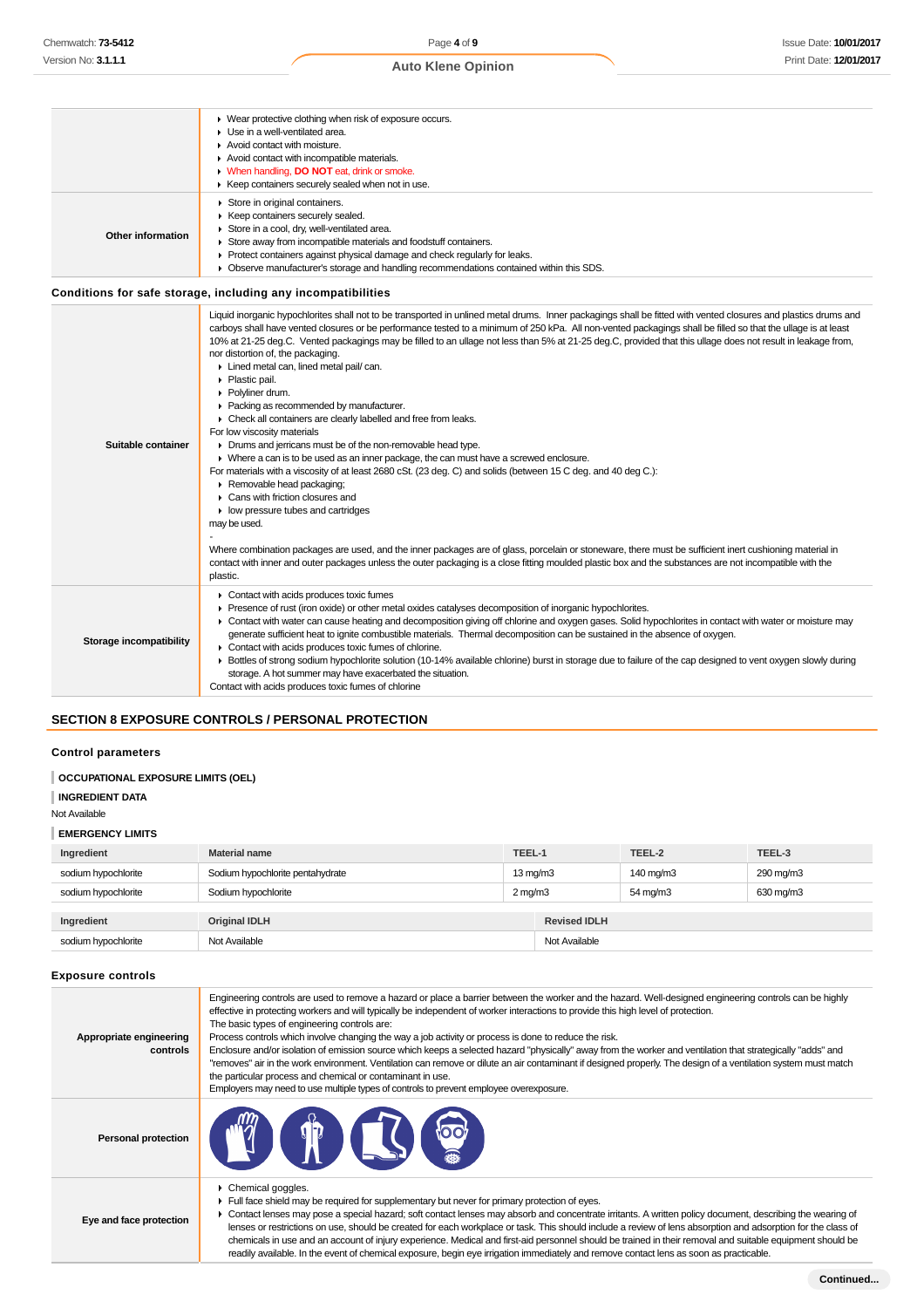| <b>Skin protection</b> | See Hand protection below                                                                                                                                                                                                                                                                                                                                                                                                                                                                                                                                                                                                                                                                                                                                                                                                                                                                                                                                                                         |
|------------------------|---------------------------------------------------------------------------------------------------------------------------------------------------------------------------------------------------------------------------------------------------------------------------------------------------------------------------------------------------------------------------------------------------------------------------------------------------------------------------------------------------------------------------------------------------------------------------------------------------------------------------------------------------------------------------------------------------------------------------------------------------------------------------------------------------------------------------------------------------------------------------------------------------------------------------------------------------------------------------------------------------|
| Hands/feet protection  | ▶ Wear chemical protective gloves, e.g. PVC.<br>• Wear safety footwear or safety gumboots, e.g. Rubber<br>• When handling corrosive liquids, wear trousers or overalls outside of boots, to avoid spills entering boots.<br>The selection of suitable gloves does not only depend on the material, but also on further marks of quality which vary from manufacturer to manufacturer. Where<br>the chemical is a preparation of several substances, the resistance of the glove material can not be calculated in advance and has therefore to be checked prior<br>to the application.<br>The exact break through time for substances has to be obtained from the manufacturer of the protective gloves and has to be observed when making a final<br>choice.<br>Personal hygiene is a key element of effective hand care. Gloves must only be worn on clean hands. After using gloves, hands should be washed and dried<br>thoroughly. Application of a non-perfumed moisturizer is recommended. |
| <b>Body protection</b> | See Other protection below                                                                                                                                                                                                                                                                                                                                                                                                                                                                                                                                                                                                                                                                                                                                                                                                                                                                                                                                                                        |
| Other protection       | $\triangleright$ Overalls.<br>PVC Apron.<br>▶ PVC protective suit may be required if exposure severe.<br>Eyewash unit.<br>Ensure there is ready access to a safety shower.                                                                                                                                                                                                                                                                                                                                                                                                                                                                                                                                                                                                                                                                                                                                                                                                                        |
| <b>Thermal hazards</b> | Not Available                                                                                                                                                                                                                                                                                                                                                                                                                                                                                                                                                                                                                                                                                                                                                                                                                                                                                                                                                                                     |

#### **Recommended material(s)**

#### **GLOVE SELECTION INDEX**

Glove selection is based on a modified presentation of the:

 **"Forsberg Clothing Performance Index".**

 The effect(s) of the following substance(s) are taken into account in the **computergenerated** selection:

Auto Klene Opinion

| <b>Material</b>  | <b>CPI</b> |
|------------------|------------|
| NATURAL RUBBER   | A          |
| NATURAL+NEOPRENE | A          |
| <b>NEOPRENE</b>  | A          |
| <b>NITRILE</b>   | A          |
| NITRILE+PVC      | A          |
| <b>PVC</b>       | А          |

\* CPI - Chemwatch Performance Index

A: Best Selection

B: Satisfactory; may degrade after 4 hours continuous immersion

C: Poor to Dangerous Choice for other than short term immersion

**NOTE**: As a series of factors will influence the actual performance of the glove, a final selection must be based on detailed observation. -

\* Where the glove is to be used on a short term, casual or infrequent basis, factors such as "feel" or convenience (e.g. disposability), may dictate a choice of gloves which might otherwise be unsuitable following long-term or frequent use. A qualified practitioner should be consulted.

### **Respiratory protection**

Type B-P Filter of sufficient capacity. (AS/NZS 1716 & 1715, EN 143:2000 & 149:2001, ANSI Z88 or national equivalent)

Where the concentration of gas/particulates in the breathing zone, approaches or exceeds the "Exposure Standard" (or ES), respiratory protection is required.

Degree of protection varies with both face-piece and Class of filter; the nature of protection varies with Type of filter.

| <b>Required Minimum</b><br><b>Protection Factor</b> | <b>Half-Face</b><br>Respirator | <b>Full-Face</b><br>Respirator    | <b>Powered Air</b><br>Respirator       |
|-----------------------------------------------------|--------------------------------|-----------------------------------|----------------------------------------|
| up to $10 \times ES$                                | B-AUS P2                       |                                   | B-PAPR-AUS /<br>Class 1 P <sub>2</sub> |
| up to $50 \times ES$                                | ۰                              | B-AUS / Class 1<br>P <sub>2</sub> |                                        |
| up to $100 \times ES$                               | ۰                              | <b>B-2 P2</b>                     | B-PAPR-2 P2 ^                          |

## ^ - Full-face

A(All classes) = Organic vapours, B AUS or B1 = Acid gasses, B2 = Acid gas or hydrogen cyanide(HCN), B3 = Acid gas or hydrogen cyanide(HCN), E = Sulfur dioxide(SO2), G = Agricultural chemicals,  $K =$  Ammonia(NH3),  $Hg =$  Mercury, NO = Oxides of nitrogen, MB = Methyl bromide, AX = Low boiling point organic compounds(below 65 degC)

- Respirators may be necessary when engineering and administrative controls do not adequately prevent exposures.
- The decision to use respiratory protection should be based on professional judgment that takes into account toxicity information, exposure measurement data, and frequency and likelihood of the worker's exposure - ensure users are not subject to high thermal loads which may result in heat stress or distress due to personal protective equipment (powered, positive flow, full face apparatus may be an option).
- Published occupational exposure limits, where they exist, will assist in determining the adequacy of the selected respiratory protection. These may be government mandated or vendor recommended.
- Certified respirators will be useful for protecting workers from inhalation of particulates when properly selected and fit tested as part of a complete respiratory protection program.
- Use approved positive flow mask if significant quantities of dust becomes airborne.
- **Try to avoid creating dust conditions.**

#### **SECTION 9 PHYSICAL AND CHEMICAL PROPERTIES**

#### **Information on basic physical and chemical properties**

| Appearance                                      | Yellow coloured liquid; mixes with water. |                                                   |                |
|-------------------------------------------------|-------------------------------------------|---------------------------------------------------|----------------|
|                                                 |                                           |                                                   |                |
| <b>Physical state</b>                           | Liquid                                    | Relative density (Water = 1)                      | 0.9            |
| Odour                                           | Not Available                             | <b>Partition coefficient</b><br>n-octanol / water | Not Available  |
| <b>Odour threshold</b>                          | Not Available                             | Auto-ignition temperature<br>$(^{\circ}C)$        | Not Available  |
| pH (as supplied)                                | Not Available                             | Decomposition<br>temperature                      | Not Available  |
| Melting point / freezing<br>point (°C)          | Not Available                             | <b>Viscosity (cSt)</b>                            | Not Available  |
| Initial boiling point and<br>boiling range (°C) | Not Available                             | Molecular weight (g/mol)                          | Not Applicable |
| Flash point (°C)                                | Not Available                             | <b>Taste</b>                                      | Not Available  |
| <b>Evaporation rate</b>                         | Not Available                             | <b>Explosive properties</b>                       | Not Available  |
| Flammability                                    | Not Available                             | <b>Oxidising properties</b>                       | Not Available  |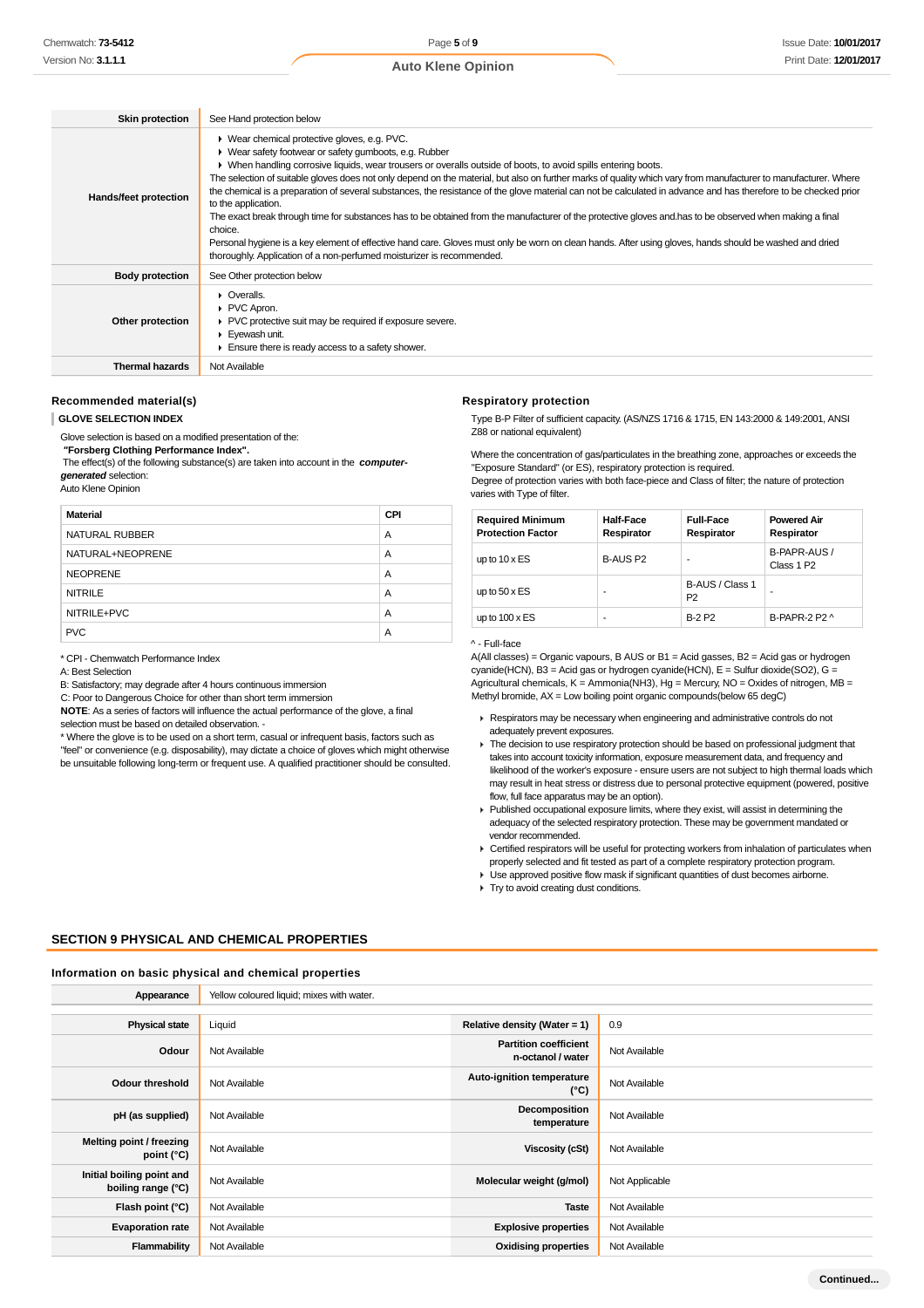| Upper Explosive Limit (%)  | Not Available | Surface Tension (dyn/cm or<br>mN/m | Not Available |
|----------------------------|---------------|------------------------------------|---------------|
| Lower Explosive Limit (%)  | Not Available | <b>Volatile Component (%vol)</b>   | Not Available |
| Vapour pressure (kPa)      | Not Available | Gas group                          | Not Available |
| Solubility in water (g/L)  | Miscible      | pH as a solution (1%)              | 12.5          |
| Vapour density $(Air = 1)$ | Not Available | VOC g/L                            | Not Available |

## **SECTION 10 STABILITY AND REACTIVITY**

| Reactivity                                 | See section 7                                                                                                                        |
|--------------------------------------------|--------------------------------------------------------------------------------------------------------------------------------------|
| <b>Chemical stability</b>                  | • Unstable in the presence of incompatible materials.<br>▶ Product is considered stable.<br>Hazardous polymerisation will not occur. |
| Possibility of hazardous<br>reactions      | See section 7                                                                                                                        |
| <b>Conditions to avoid</b>                 | See section 7                                                                                                                        |
| Incompatible materials                     | See section 7                                                                                                                        |
| <b>Hazardous decomposition</b><br>products | See section 5                                                                                                                        |

## **SECTION 11 TOXICOLOGICAL INFORMATION**

## **Information on toxicological effects**

| Inhaled                   | Chlorine vapour is extremely irritating to the airways and lungs, causing coughing, choking, breathing difficulty, chest pain, headache, vomiting, fluid<br>accumulation in the lungs, chest infection and loss of consciousness. Effects may be delayed. Long term exposure (at workplace) may lead to corrosion of the<br>teeth, irritate the linings of the nose and may increase the likelihood of developing tuberculosis. Recent studies have not confirmed these findings. Very low<br>concentrations may irritate the eyes, nose and throat and cause the above reactions.<br>The material can cause respiratory irritation in some persons. The body's response to such irritation can cause further lung damage.                                                                                                                                                                                                                                                                                      |                                                     |  |
|---------------------------|-----------------------------------------------------------------------------------------------------------------------------------------------------------------------------------------------------------------------------------------------------------------------------------------------------------------------------------------------------------------------------------------------------------------------------------------------------------------------------------------------------------------------------------------------------------------------------------------------------------------------------------------------------------------------------------------------------------------------------------------------------------------------------------------------------------------------------------------------------------------------------------------------------------------------------------------------------------------------------------------------------------------|-----------------------------------------------------|--|
| Ingestion                 | The material can produce chemical burns within the oral cavity and gastrointestinal tract following ingestion.<br>Accidental ingestion of the material may be damaging to the health of the individual.                                                                                                                                                                                                                                                                                                                                                                                                                                                                                                                                                                                                                                                                                                                                                                                                         |                                                     |  |
| <b>Skin Contact</b>       | The material can produce chemical burns following direct contact with the skin.<br>Skin contact will result in rapid drying, bleaching, leading to chemical burns on prolonged contact<br>Open cuts, abraded or irritated skin should not be exposed to this material<br>Entry into the blood-stream, through, for example, cuts, abrasions or lesions, may produce systemic injury with harmful effects. Examine the skin prior to the use<br>of the material and ensure that any external damage is suitably protected.                                                                                                                                                                                                                                                                                                                                                                                                                                                                                       |                                                     |  |
| Eye                       | The material can produce chemical burns to the eye following direct contact. Vapours or mists may be extremely irritating.<br>If applied to the eyes, this material causes severe eye damage.                                                                                                                                                                                                                                                                                                                                                                                                                                                                                                                                                                                                                                                                                                                                                                                                                   |                                                     |  |
| <b>Chronic</b>            | Repeated or prolonged exposure to corrosives may result in the erosion of teeth, inflammatory and ulcerative changes in the mouth and necrosis (rarely) of the<br>jaw. Bronchial irritation, with cough, and frequent attacks of bronchial pneumonia may ensue.<br>Reduced respiratory capacity may result from chronic low level exposure to chlorine gas. Chronic poisoning may result in coughing, severe chest pains, sore<br>throat and haemoptysis (bloody sputum). Moderate to severe exposures over 3 years produced decreased lung capacity in a number of workers.<br>Delayed effects can include shortness of breath, violent headaches, pulmonary oedema and pneumonia.<br>Amongst chloralkali workers exposed to mean concentrations of 0.15 ppm for an average of 10.9 years a generalised pattern of fatigue (exposures of 0.5 ppm<br>and above) and a modest increased incidence of anxiety and dizziness were recorded. Leukocytosis and a lower haematocrit showed some relation to exposure. |                                                     |  |
| <b>Auto Klene Opinion</b> | <b>TOXICITY</b><br>Not Available                                                                                                                                                                                                                                                                                                                                                                                                                                                                                                                                                                                                                                                                                                                                                                                                                                                                                                                                                                                | <b>IRRITATION</b><br>Not Available                  |  |
| sodium hypochlorite       | <b>TOXICITY</b><br>Dermal (rabbit) LD50: >10000 mg/kg <sup>[1]</sup>                                                                                                                                                                                                                                                                                                                                                                                                                                                                                                                                                                                                                                                                                                                                                                                                                                                                                                                                            | <b>IRRITATION</b><br>Eye (rabbit): 10 mg - moderate |  |
|                           | Oral (rat) LD50: >237 mg/kg <sup>[1]</sup>                                                                                                                                                                                                                                                                                                                                                                                                                                                                                                                                                                                                                                                                                                                                                                                                                                                                                                                                                                      | Eye (rabbit): 100 mg - moderate                     |  |

1. Value obtained from Europe ECHA Registered Substances - Acute toxicity 2.\* Value obtained from manufacturer's SDS. Unless otherwise specified data<br>extracted from RTECS - Register of Toxic Effect of chemical Substances

Skin (rabbit): 500 mg/24h-moderate

| reactive airways dysfunction syndrome (RADS) which can occur following exposure to high levels of highly irritating compound. Key criteria for the diagnosis<br>of RADS include the absence of preceding respiratory disease, in a non-atopic individual, with abrupt onset of persistent asthma-like symptoms within minutes<br>to hours of a documented exposure to the irritant. A reversible airflow pattern, on spirometry, with the presence of moderate to severe bronchial hyperreactivity<br>on methacholine challenge testing and the lack of minimal lymphocytic inflammation, without eosinophilia, have also been included in the criteria for diagnosis<br>of RADS. RADS (or asthma) following an irritating inhalation is an infrequent disorder with rates related to the concentration of and duration of exposure to the<br>irritating substance. Industrial bronchitis, on the other hand, is a disorder that occurs as result of exposure due to high concentrations of irritating substance<br><b>SODIUM HYPOCHLORITE</b><br>(often particulate in nature) and is completely reversible after exposure ceases. The disorder is characterised by dyspnea, cough and mucus production.<br>Hypochlorite salts are classified by IARC as Group 3: NOT classifiable as to its carcinogenicity to humans.<br>Evidence of carcinogenicity may be inadequate or limited in animal testing.<br>The material may produce moderate eye irritation leading to inflammation. Repeated or prolonged exposure to irritants may produce conjunctivitis.<br>Hypochlorite salts are extremely corrosive and can cause severe damage to the eyes and skin. A number of skin cancers have been observed in mice, when<br>applied to their skin.<br>as sodium hypochlorite pentahydrate |  |
|-----------------------------------------------------------------------------------------------------------------------------------------------------------------------------------------------------------------------------------------------------------------------------------------------------------------------------------------------------------------------------------------------------------------------------------------------------------------------------------------------------------------------------------------------------------------------------------------------------------------------------------------------------------------------------------------------------------------------------------------------------------------------------------------------------------------------------------------------------------------------------------------------------------------------------------------------------------------------------------------------------------------------------------------------------------------------------------------------------------------------------------------------------------------------------------------------------------------------------------------------------------------------------------------------------------------------------------------------------------------------------------------------------------------------------------------------------------------------------------------------------------------------------------------------------------------------------------------------------------------------------------------------------------------------------------------------------------------------------------------------------------------------------------------|--|
|                                                                                                                                                                                                                                                                                                                                                                                                                                                                                                                                                                                                                                                                                                                                                                                                                                                                                                                                                                                                                                                                                                                                                                                                                                                                                                                                                                                                                                                                                                                                                                                                                                                                                                                                                                                         |  |
| <b>Acute Toxicity</b><br>Carcinogenicity<br>$\circ$                                                                                                                                                                                                                                                                                                                                                                                                                                                                                                                                                                                                                                                                                                                                                                                                                                                                                                                                                                                                                                                                                                                                                                                                                                                                                                                                                                                                                                                                                                                                                                                                                                                                                                                                     |  |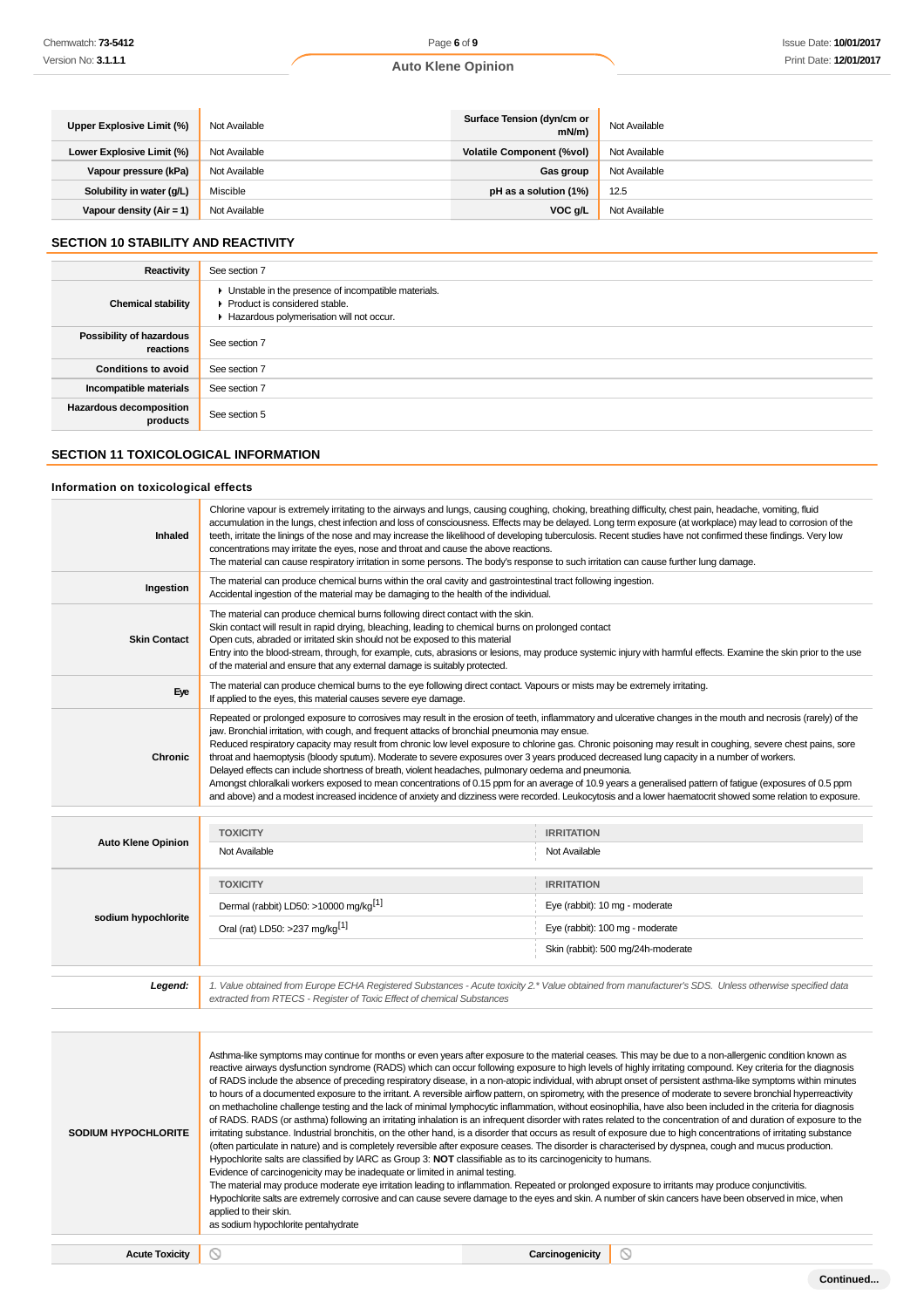| <b>Skin Irritation/Corrosion</b>            |    | Reproductivity                  | D                                                                                                                                                                  |
|---------------------------------------------|----|---------------------------------|--------------------------------------------------------------------------------------------------------------------------------------------------------------------|
| <b>Serious Eye</b><br>Damage/Irritation     |    | <b>STOT - Single Exposure</b>   | $\circ$                                                                                                                                                            |
| <b>Respiratory or Skin</b><br>sensitisation | J. | <b>STOT - Repeated Exposure</b> | $\circ$                                                                                                                                                            |
| <b>Mutagenicity</b>                         | N  | <b>Aspiration Hazard</b>        |                                                                                                                                                                    |
|                                             |    | Legend:                         | $\blacktriangleright$ - Data available but does not fill the criteria for classification<br>$\blacktriangleright$ - Data required to make classification available |

– Data Not Available to make classification

## **SECTION 12 ECOLOGICAL INFORMATION**

### **Toxicity**

| Ingredient          | Endpoint                                                                                                                                                                                                                                                                                                                                                                                 | <b>Test Duration (hr)</b> | <b>Species</b>                | Value        | Source |
|---------------------|------------------------------------------------------------------------------------------------------------------------------------------------------------------------------------------------------------------------------------------------------------------------------------------------------------------------------------------------------------------------------------------|---------------------------|-------------------------------|--------------|--------|
| sodium hypochlorite | LC50                                                                                                                                                                                                                                                                                                                                                                                     | 96                        | Fish                          | $0.032$ mg/L | 4      |
| sodium hypochlorite | EC50                                                                                                                                                                                                                                                                                                                                                                                     | 48                        | Crustacea                     | $0.026$ mg/L | 2      |
| sodium hypochlorite | EC50                                                                                                                                                                                                                                                                                                                                                                                     | 72                        | Algae or other aquatic plants | 0.0183mg/L   | 2      |
| sodium hypochlorite | EC50                                                                                                                                                                                                                                                                                                                                                                                     | 0.08                      | Crustacea                     | $0.002$ mg/L | 4      |
| sodium hypochlorite | <b>NOEC</b>                                                                                                                                                                                                                                                                                                                                                                              | 72                        | Algae or other aquatic plants | 0.0054mg/L   | 2      |
| Legend:             | Extracted from 1. IUCLID Toxicity Data 2. Europe ECHA Registered Substances - Ecotoxicological Information - Aquatic Toxicity 3. EPIWIN Suite V3.12 -<br>Aquatic Toxicity Data (Estimated) 4. US EPA, Ecotox database - Aquatic Toxicity Data 5. ECETOC Aquatic Hazard Assessment Data 6. NITE (Japan) -<br>Bioconcentration Data 7. METI (Japan) - Bioconcentration Data 8. Vendor Data |                           |                               |              |        |

Prevent, by any means available, spillage from entering drains or water courses. **DO NOT** discharge into sewer or waterways.

## **Persistence and degradability**

| Ingredient | Persistence: Water/Soil               | Persistence: Air                      |
|------------|---------------------------------------|---------------------------------------|
|            | No Data available for all ingredients | No Data available for all ingredients |

## **Bioaccumulative potential**

| Ingredient       | <b>Bioaccumulation</b>                |  |
|------------------|---------------------------------------|--|
|                  | No Data available for all ingredients |  |
| Mobility in soil |                                       |  |
| Ingredient       | <b>Mobility</b>                       |  |
|                  | No Data available for all ingredients |  |

### **SECTION 13 DISPOSAL CONSIDERATIONS**

| Waste treatment methods                |                                                                                                                                                                                                                                                                                                                                                                                                                                                                                                                                                                                                                                                                                                                                                                                                                                                                                                                                                                                                                                                                                                                                                                                                                                                                                                                                                                                                                                                                                                           |
|----------------------------------------|-----------------------------------------------------------------------------------------------------------------------------------------------------------------------------------------------------------------------------------------------------------------------------------------------------------------------------------------------------------------------------------------------------------------------------------------------------------------------------------------------------------------------------------------------------------------------------------------------------------------------------------------------------------------------------------------------------------------------------------------------------------------------------------------------------------------------------------------------------------------------------------------------------------------------------------------------------------------------------------------------------------------------------------------------------------------------------------------------------------------------------------------------------------------------------------------------------------------------------------------------------------------------------------------------------------------------------------------------------------------------------------------------------------------------------------------------------------------------------------------------------------|
| <b>Product / Packaging</b><br>disposal | Containers may still present a chemical hazard/ danger when empty.<br>Return to supplier for reuse/ recycling if possible.<br>Otherwise:<br>If container can not be cleaned sufficiently well to ensure that residuals do not remain or if the container cannot be used to store the same product, then<br>puncture containers, to prevent re-use, and bury at an authorised landfill.<br>$\blacktriangleright$ Where possible retain label warnings and SDS and observe all notices pertaining to the product.<br>DO NOT allow wash water from cleaning or process equipment to enter drains.<br>It may be necessary to collect all wash water for treatment before disposal.<br>In all cases disposal to sewer may be subject to local laws and regulations and these should be considered first.<br>• Where in doubt contact the responsible authority.<br>Recycle wherever possible.<br>• Consult manufacturer for recycling options or consult local or regional waste management authority for disposal if no suitable treatment or disposal facility<br>can be identified.<br>Freat and neutralise at an approved treatment plant. Treatment should involve: Neutralisation followed by: burial in a land-fill specifically licenced to accept<br>chemical and / or pharmaceutical wastes or Incineration in a licenced apparatus (after admixture with suitable combustible material)<br>Decontaminate empty containers. Observe all label safeguards until containers are cleaned and destroyed. |

Ensure that the disposal of material is carried out in accordance with Hazardous Substances (Disposal) Regulations 2001.

## **SECTION 14 TRANSPORT INFORMATION**

## **Labels Required**

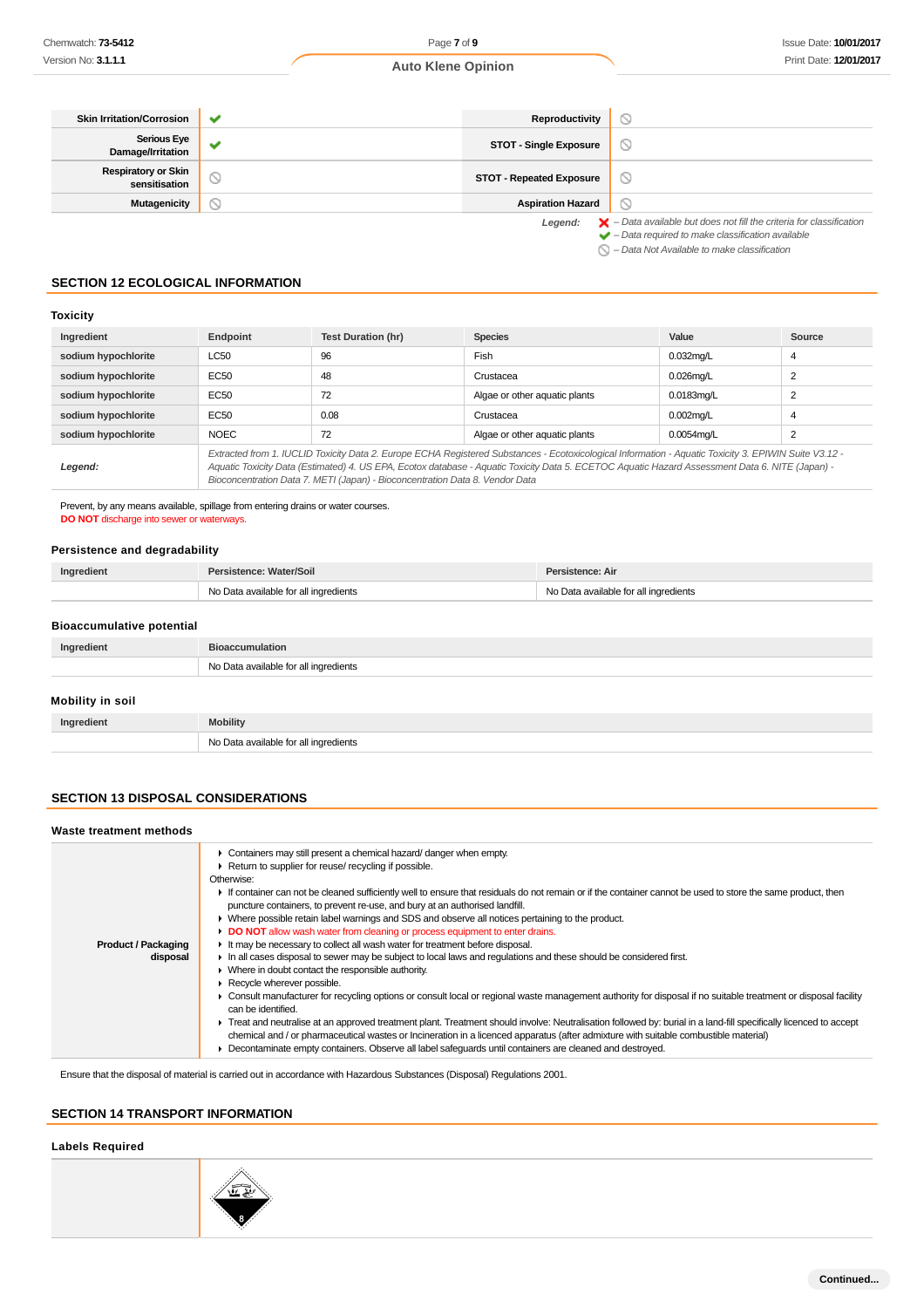$\bigwedge$ 

## **Auto Klene Opinion**

| <b>Marine Pollutant</b>         |                                                                                               |
|---------------------------------|-----------------------------------------------------------------------------------------------|
| <b>HAZCHEM</b>                  | 2X                                                                                            |
| Land transport (UN)             |                                                                                               |
| <b>UN number</b>                | 1791                                                                                          |
| UN proper shipping name         | HYPOCHLORITE SOLUTION                                                                         |
| Transport hazard class(es)      | 8<br>Class<br>÷<br>Not Applicable<br>Subrisk                                                  |
| Packing group                   | Ш                                                                                             |
| <b>Environmental hazard</b>     | Not Applicable                                                                                |
| Special precautions for user    | Special provisions<br>223<br>Limited quantity<br>5L                                           |
| Air transport (ICAO-IATA / DGR) |                                                                                               |
| <b>UN number</b>                | 1791                                                                                          |
| UN proper shipping name         | Hypochlorite solution                                                                         |
| Transport hazard class(es)      | <b>ICAO/IATA Class</b><br>8<br>Not Applicable<br>ICAO / IATA Subrisk<br>8L<br><b>ERG Code</b> |
| Packing group                   | $\mathbf{III}$                                                                                |
| <b>Environmental hazard</b>     | Not Applicable                                                                                |

|                              | Special provisions                                        | A3A803 |
|------------------------------|-----------------------------------------------------------|--------|
|                              | Cargo Only Packing Instructions                           | 856    |
|                              | Cargo Only Maximum Qty / Pack                             | 60 L   |
| Special precautions for user | Passenger and Cargo Packing Instructions                  | 852    |
|                              | Passenger and Cargo Maximum Qty / Pack                    | 5L     |
|                              | Passenger and Cargo Limited Quantity Packing Instructions | Y841   |
|                              | Passenger and Cargo Limited Maximum Qty / Pack            | 1 L    |
|                              |                                                           |        |

## **Sea transport (IMDG-Code / GGVSee)**

| <b>UN number</b>             | 1791                                                                 |                          |
|------------------------------|----------------------------------------------------------------------|--------------------------|
| UN proper shipping name      | HYPOCHLORITE SOLUTION                                                |                          |
| Transport hazard class(es)   | <b>IMDG Class</b><br>$\frac{1}{2}$ 8<br><b>IMDG Subrisk</b>          | Not Applicable           |
| Packing group                | Ш                                                                    |                          |
| <b>Environmental hazard</b>  | <b>Marine Pollutant</b>                                              |                          |
| Special precautions for user | <b>EMS Number</b><br>Special provisions<br><b>Limited Quantities</b> | $F-A, S-B$<br>223<br>5 L |

**Transport in bulk according to Annex II of MARPOL and the IBC code**

Not Applicable

## **SECTION 15 REGULATORY INFORMATION**

#### **Safety, health and environmental regulations / legislation specific for the substance or mixture**

This substance can be managed under the controls specified in the Transfer Notice or alternatively it may be managed using the conditions specified in an applicable Group Standard.

| <b>HSR</b><br>Number | Group Standard |
|----------------------|----------------|
| HSR004692            | Not Available  |

**SODIUM HYPOCHLORITE(7681-52-9) IS FOUND ON THE FOLLOWING REGULATORY LISTS**